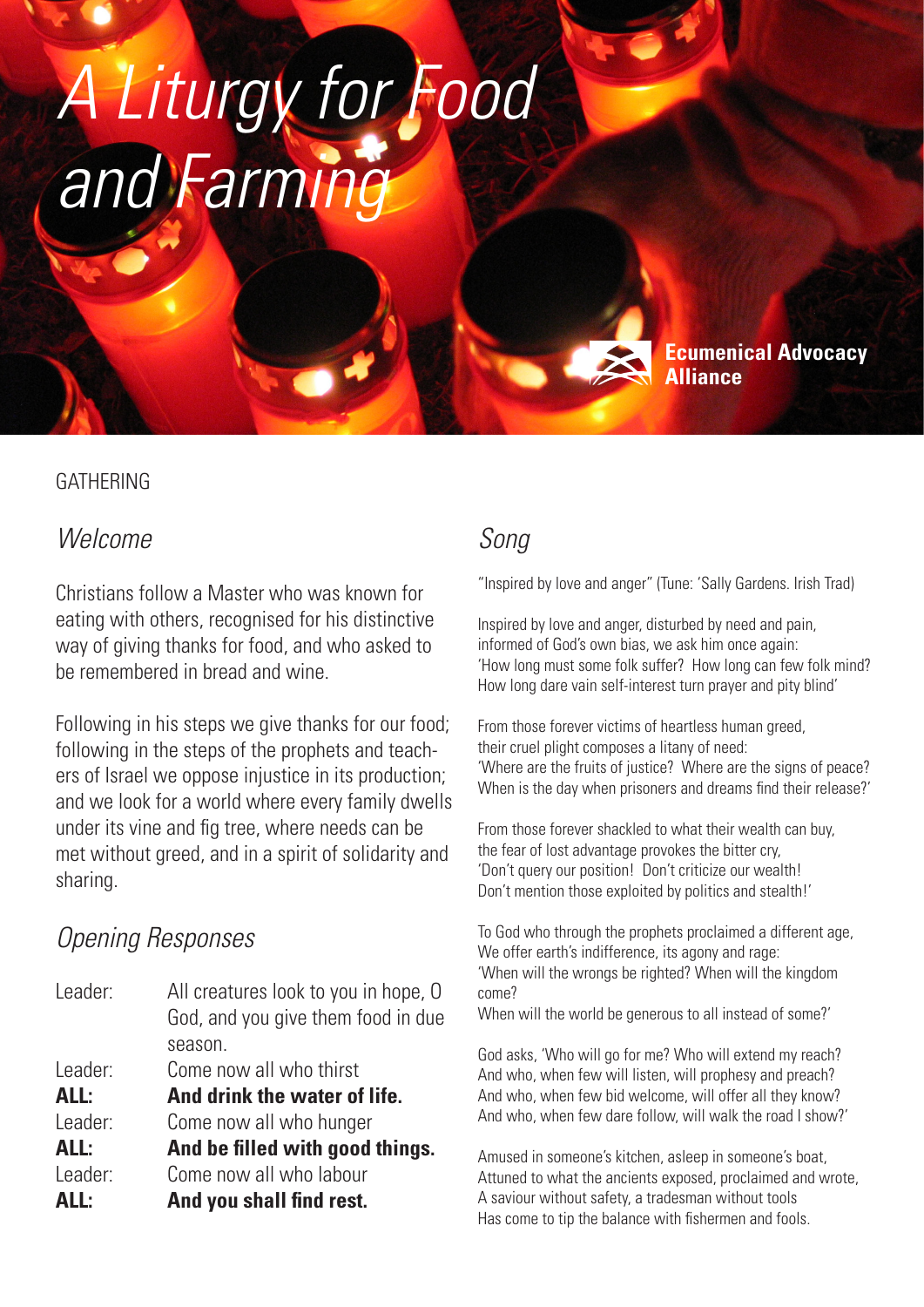# *Confession*

Leader: We recall what food means in an unjust world. We remember that one sixth of the world's population goes hungry each day. We remember the thousands of children who die each day for lack of access to clean water. We remember the labourers, women and men, denied a living wage. We remember the farmers in our own country forced, by the operations of 'the market', to sell their produce for less than the cost of production. We remember that, whether we choose to or not, we live at their expense. We acknowledge that we have demanded cheap food and forgotten the price paid in unsustainable ways of farming and fishing, threatening the welfare of others and the very future of coming generations.

We ask for God's forgiveness and for the renewal of the Holy Spirit

## *Silence*

| Leader: | Before God, with the people of God,<br>I confess to my brokenness:<br>to the carelessness with which I buy and eat and produce my food;<br>I confess to the ways I wound my life,<br>the lives of others,<br>and the life of the world. |
|---------|-----------------------------------------------------------------------------------------------------------------------------------------------------------------------------------------------------------------------------------------|
| ALL:    | May God forgive you, Christ renew you,                                                                                                                                                                                                  |
|         | and the Spirit enable you to grow in love.                                                                                                                                                                                              |
| Leader: | Amen                                                                                                                                                                                                                                    |
| ALL:    | Before God, with the people of God,                                                                                                                                                                                                     |
|         | we confess to our brokenness:                                                                                                                                                                                                           |
|         | to the carelessness with which we buy and eat and produce our food                                                                                                                                                                      |
|         | We confess to the ways we wound our lives,                                                                                                                                                                                              |
|         | the lives of others,                                                                                                                                                                                                                    |
|         | and the life of the world.                                                                                                                                                                                                              |
| Leader: | May God forgive you, Christ renew you,                                                                                                                                                                                                  |
|         | And the Spirit enable you to grow in love.                                                                                                                                                                                              |
| ALL:    | <b>Amen</b>                                                                                                                                                                                                                             |

**WORD** 

Suggestions for suitable readings from the Hebrew bible include: Leviticus 25 14-28; Genesis 41 17- 37; Deuteronomy 14 22,28-9; Is 58 1-9

Psalm 104 (read responsively)

 Lord, you have made so many things! How wisely you have made them all! The earth is full of your creatures There is the ocean, large and wide, where countless creatures live; Large and small alike.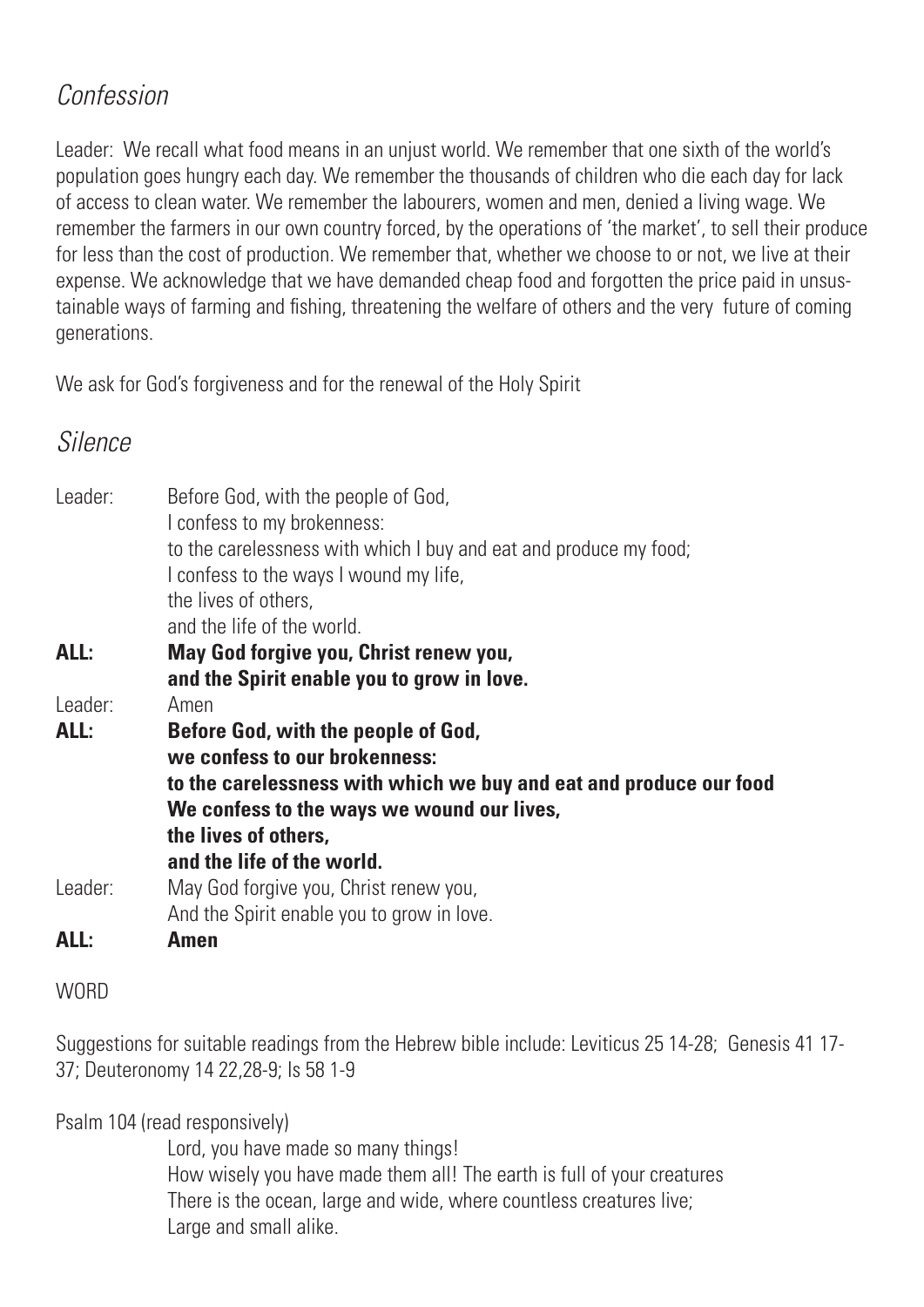The ships sail on it, and in it plays Leviathan, The sea monster you made for the sport of it. All of them depend on you To give them food when they need it. You give it to them; and they eat it You open your hand and they are satisfied. When you turn away, they are afraid; When you take away their breath, they die and return to dust. But when you give them your Spirit, they are created; You give new life to the earth. May the glory of the Lord last forever! May the Lord rejoice in all he has made''' For the Lord looks at the earth and it trembles And touches the mountains and they pour out smoke. I will sing to the Lord all my life I will praise God as long as I live. May God be pleased with my song For my joy comes from the Lord.

Suggestions for suitable readings from the Messianic writings include: John 6: 25-36; John 6: 1-13 (and Synoptic parallels); 2 Corinthians 8: 1-15

Leader: For the Word of God in Scripture, For the Word of God among us, For the Word of God within us

**ALL: Thanks be to God**

### *Reflection on the word*

#### **RESPONSE**

### *Affirmation of faith*

We believe in God whose love is the source of all life and the desire of our lives whose love was given a human face in Jesus of Nazareth whose love was crucified by the evil that waits to enslave us all and whose love, defeating even death, is our glorious promise of freedom. Therefore, though we are sometimes fearful and full of doubt, we trust in that love: and in the name of Jesus Christ, we commit ourselves, in the service of others, to seek justice in food and farming as in all things, to live in peace, to care for the earth,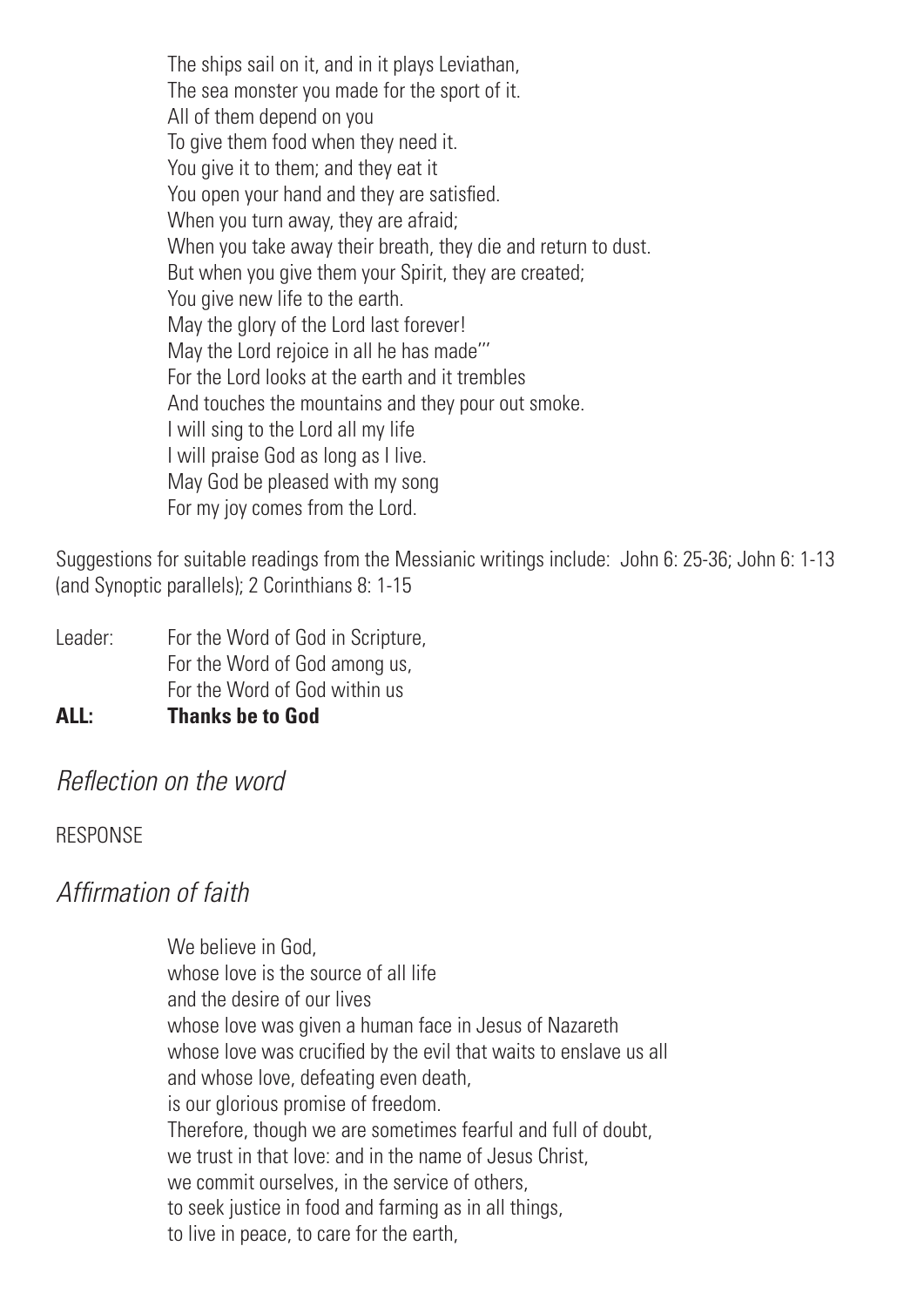and to see that the hungry are fed to live in the freedom of forgiveness and in the power of the Spirit of love, and in the company of all the faithful past, present, and yet to come, so to be the Church, for the glory of God. Amen.

### *Prayers of concern*

Leader: We bring before God the needs of the world For the hungry **ALL: That they may be fed** For daily bread **ALL: Teach us to be thankful** For those who produce food **ALL: That they may live in peace and justice** For those who speculate in food **ALL: That they may repent** For those who corner land and resources **ALL: That they may repent** For scientists who work to improve seed and stock **ALL: That they may have wisdom** For all God's people **ALL: That we may know that the earth and sea are the Lord's**  For all God's people **ALL: That we may eat with gratitude** For all God's people **ALL: That we may share the blessings of the earth and seas with others ALL: Make us worthy, Lord, to serve The men, women and children throughout the world Who live and die in poverty and hunger. Give them, through our hands, This day their daily bread, And by our understanding and love, Give peace and joy. Amen** OR: God of our future and our present, Help us to enable Life's great feast to happen here and now, To open hearts and hands, baskets and pockets; To share bread with our neighbours To share peace with our neighbours, So that in the most ordinary of miracles All are fed. Amen [Joy Mead, adapted; Holy Ground, ed. Paynter and Boothroyd, Wild Goose Publications, 2005: p.80]